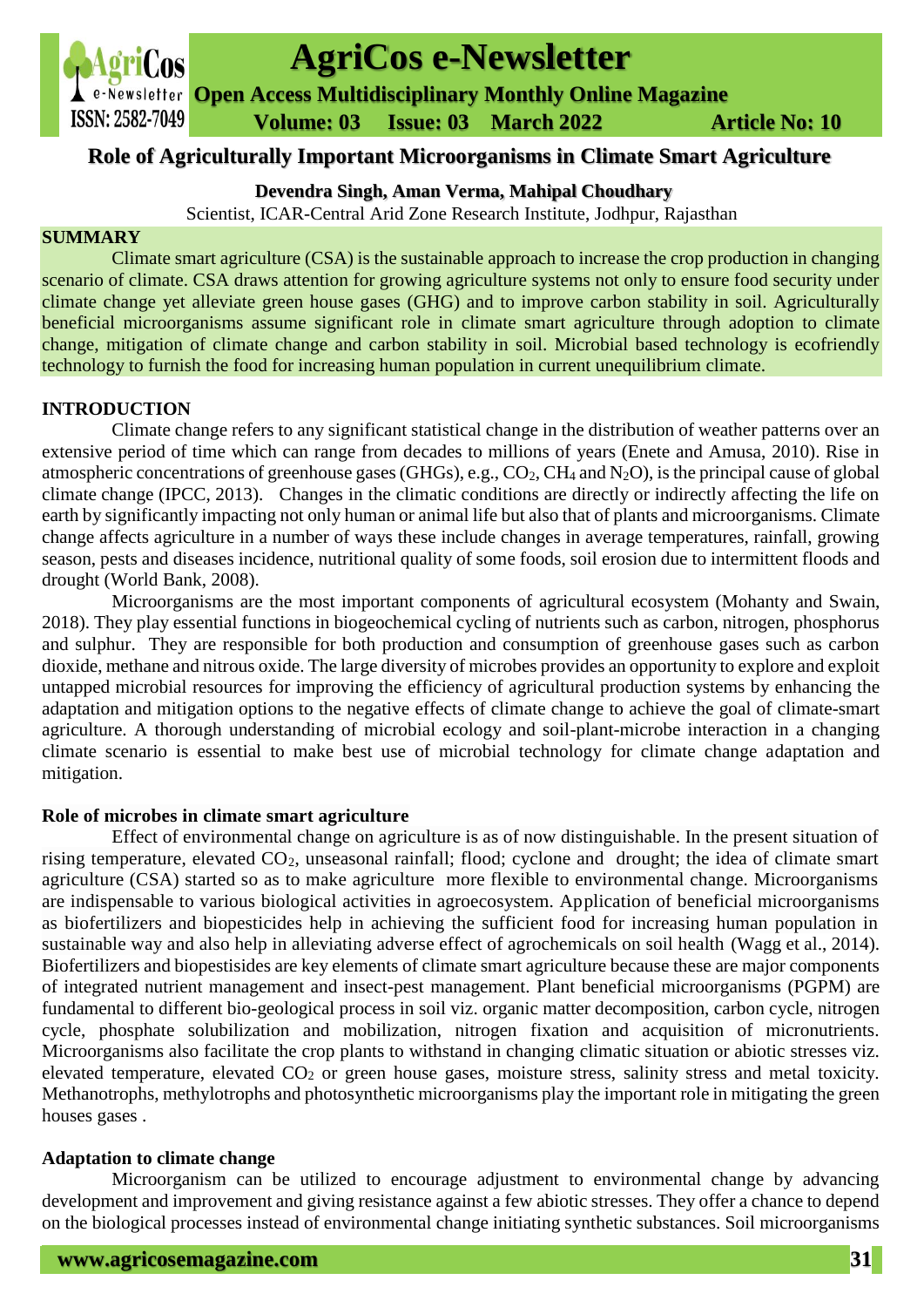are engaged with soil formation and aggregation, direct its attributes, maintain its fertility and productivity, detoxify the polluted soil and increase the sustainable agriculture production and advance soil ecosystem in durable way. Plant growth promoting microbes encourage adaptation to climate change by imparting resistance to biotic and abiotic stresses.

#### **Impart resistance to biotic stresses**

Novel biocontrol agents can be utilized to confine the destructive effect of newly rising insect-pest in a changing atmosphere situation. *Neozygites fresenii* and *Maravalia cryptostegiae* has been used to control of cotton aphid *Aphis gossypiii* and weed rubber vine respectively. *Bacillus thuringiensis* (Bt) has been commersilized to control of Lepidoptera and Diptera larvae. Bt produces crystalline like protoxin, which entered inside the mid gut of larvae through feeding of leaves of plants Joshi et al. (2010). Proteolysis is occurred inside the alkaline mid gut of larvae and produces toxic peptides, consequences poring of epithelial cell of larvae and larvae die. Bioaugmentation and biostimulation are two basic principle of biological control of soil borne phytopathogens in soil, can help adapt to climate change. Beneficial microbes when interact with plants improve nutrient procurement, produce phytohormone and adjust physiological and biochemical properties of the host plant and in this manner help in securing the plant roots against soil borne pathogens. Bacterial genera, *Pseudomonas, Bacillus, Rhizobium, Azospirillum, Streptomyces* and *Serratia* are common in this group (Gaur et al. 2004). These plant-microbe interactions can be abused for quicker plant development and improved disease resistance in changing atmosphere conditions. Recently distinguished *Rhizobia* species related with *Medicago sativa* can possibly work under different abiotic conditions, for example, salinity, low or high temperature or pH or low degrees of organic matter in the soil. Thus unexplored microbial diversity gives huge chance to recognize novel genes for pest control, nitrogen fixation and biodegradation by using newly discovered genomic tools.

#### **Impart resistance to abiotic stresses**

Elevated CO<sup>2</sup> induces moisture deficit conditions to plants and also enhance the nutritional requirements of plants. Literature reported that mycorhiza increase the plant adoption to raised  $CO<sub>2</sub>$  level. Mycorhiza fungus *Glomus intraradices* has been played significant role in moisture stress alleviation at raised CO<sub>2</sub> level. This mycorhiza increase the gene expression level of *PIP2* (plasma membrane intrinsic protein) in *Lactuca sativa*  seedlings roots. Elevated temperature induces different types of physiological and biochemical changes in plant body, induces moisture stresses in soil and water imbalances in plant body resulting plant yield decreases. Beneficial microorganisms *Burkholderia, Pseudomona, Bacillus* can improve the plant growth and yield under abiotic stresses viz. acidity, salinity, heat stresses. In our previous studies different types of osmo-tolerant bacteria were isolated from rhizosphere of wheat, maize, mung bean and guar crops and play the important role in moisture stress alleviation. Inoculation of arbuscular mycorrhiza fungi *Glomus fasciculatum* also contribute significant role in heat stress alleviation of *Cyclamen persicum* plants. Mycorhiza association also may be more beneficial to increase the plant yield under salinity stress. Inoculation of AM fungi was also found beneficial to protect the different types of enzymatic activities affected by more salt concentration.

# **Climate change or Green house gas (GHG) mitigation**

Soil microorganisms and their metabolic movement can affect soil-air carbon exchanges from various perspectives, while these can be comprehensively partitioned into various groups, like, those that influence the ecosystem by methane and carbon dioxide eater and also control carbon loss from the soil through methane generation and respiration. Methanotrophs are specific group of microorganisms which oxidized methane or other C1 carbon compounds like- formate, methyl amine, dimethyl amine, methanol to carbondioxide and release it to the environment. Methanotrophs represents just ~5% of the worldwide sink of atmospheric CH4. Methanotrophs likewise oxidizes up to 90% of the CH<sup>4</sup> delivered in the soil before it getaways to the air. However, they show very slow growth and embedded with soil particles therefore very difficult to isolate them. Literature reported that many strains of Methylotrophic microbes can be used as plant growth promoter. A recently discovered methanotrophic bacteria-*Methylokorus infernorum* can utilize CH<sup>4</sup> gas about 11 kg per year (Yim et al., 2012). Therefore, it may be very useful to mitigate CH<sub>4</sub> gas produce from anthropogenic process. Besides it, another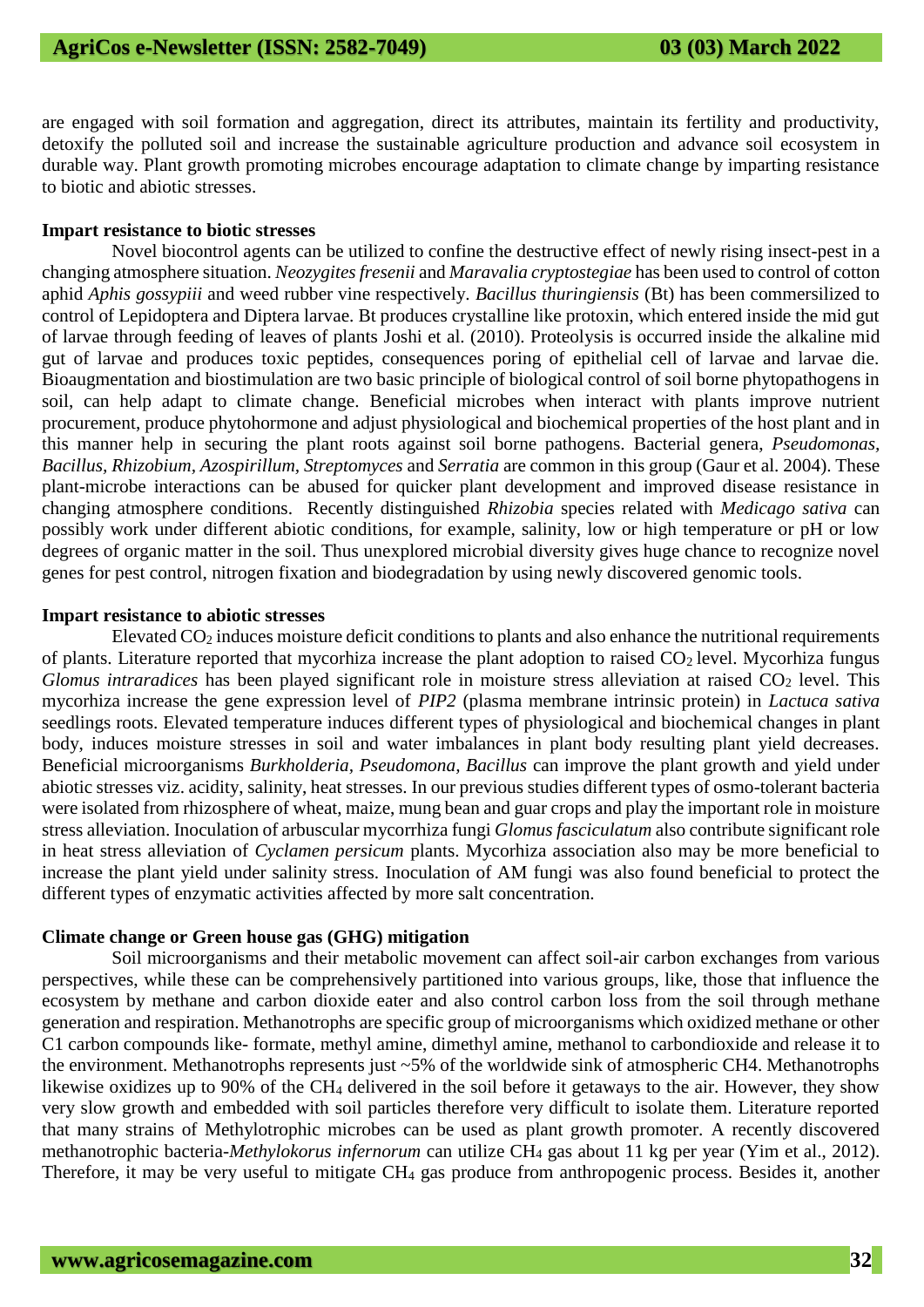bacteria *Methylobacterium extorquens* also consume many C1 carbon compounds like methane, methanol and methylated amines and converted into CO<sub>2</sub> and provide it for autotrophic microbes. Zuniga *et al.* (2011) found that *Methylobacterium organophilum* CZ‐2 and *Methylosinus trichosporium* OB3b transformed methane gas into poly-β-hydroxybutyrate with limited CO<sub>2</sub> emission. Thus methanotrophs/methylotrophs play the significant role in mitigation of GHG emission. Aside from that there are some soil microorganisms that convert carbon dioxide into calcium carbonate. Some denitrifying microorganisms are known to change over nitrous oxide into nitrogen gas. These organisms can possibly alleviate GHG emanations. Furthermore, utilization of advantageous microorganisms expanded profitability, subsequently influencing GHG pool in terms of GHG discharge per unit food production. Advantage occurred by utilization of beneficial microorganisms can be considered as a commitment of organism to environmental change alleviation. Group of microbes that consume  $CH_4$  as their energy and carbon source, for example, Methanotrophs can be abused for environmental change moderation; anyway isolation, culture and inoculation of these microbes are as yet a test to be tended.

Microorganisms add to the greenhouse gas budget of agriculture in different manners. The GHG budget for agriculture framework can be assessed straightforwardly as far as the ozone harming substances discharged per unit of food delivered, or less legitimately as far as the measure of land required per unit of food production. Further, microorganisms can enhance crop production through numerous approaches, such as, enhancing nutrient uptake and drought resistance, and diminishing the impacts of pathogens. Sometimes there might be ozone depleting substance cost related with a portion of these advantages. For instance, if a biocontrol agents uses to a field and is applied utilizing a tractor, the subsequent ozone depleting substance cost of the tractor utilize must be calculated into the spending limit. In the event that the advantage in expanded profitability is more prominent than the expense of the tractor use, at that point biocontrol agents contribute to environmental change alleviation.

One of the positive highlights of numerous beneficial microbes is that their exhibition depends less on high GHG costs than the production of manufactured pesticides does. For instance, naturally occurring biocontrol agents won't bring about the expenses related with the creation, transport and use of engineered items. In the event that the biocontrol agents can be kept up or improved without petroleum product use, they may give environmental change alleviation. Since the significance of numerous microorganisms isn't comprehended, we presumably as of now think little of this role in environmental change relief. Particularly microorganisms that have role in plant nutrition, for example, mycorrhiza and rhizobia, can make significant commitments of this type in system with low external inputs. Not exclusively do they by and large increment plant efficiency per unit of land, yet the GHG emission related with their utilization are lower than those related with fertilizer production and transport. It will be critical to build up our comprehension of microorganisms to GHG budget to ensure that the budget are right and that significant micro-organisms are conserved accordingly.

The three kinds of energizes (methane, bioethanol and biodiesel) and the power delivered by microorganisms speak to incredible potential for acquiring vitality without expanding the GHG budget (Pfromm et al., 2011). Notwithstanding, every one of them require moderately a lot of biomass as raw material. A few kinds of biomass, including molasses and cellulose, can be utilized by the yeast *Saccharomyces cerevisiae* to deliver bioethanol. Particularly the utilization of cellulose as a substrate by yeast holds incredible guarantee as it is abundant and at present underutilized, however the innovation required to do this is as yet inadequate. Methanogenic Archaea produce methane from different sources including waste water, and animal and metropolitan waste. Green algae can be utilized to deliver biodiesel legitimately from daylight, however this innovation additionally is as yet not completely created.

Microorganisms assume a key role in environmental change buffering, which we characterize as reducing of the effect of environmental change. Soil microorganisms play the significant role in soil organic matter decomposition and making it accessible to crop plants. During the organic matter decomposition different types of by product are released like  $CO<sub>2</sub>$ , CH<sub>4</sub> and nitrogen. Around the world, an expected 70–140 million tons of nitrogen are fixed by nitrogen fixing microbes. Soil microorganisms decrease the utilization of agrochemicals which are responsible for climate change and increase the soil biodiversity. Expanded biodiversity gives expanded biological system flexibility, which can support and settle environmental change impacts. Microorganisms increase the ecosystem stability, can likewise assume a key role in climate change buffering. For instance,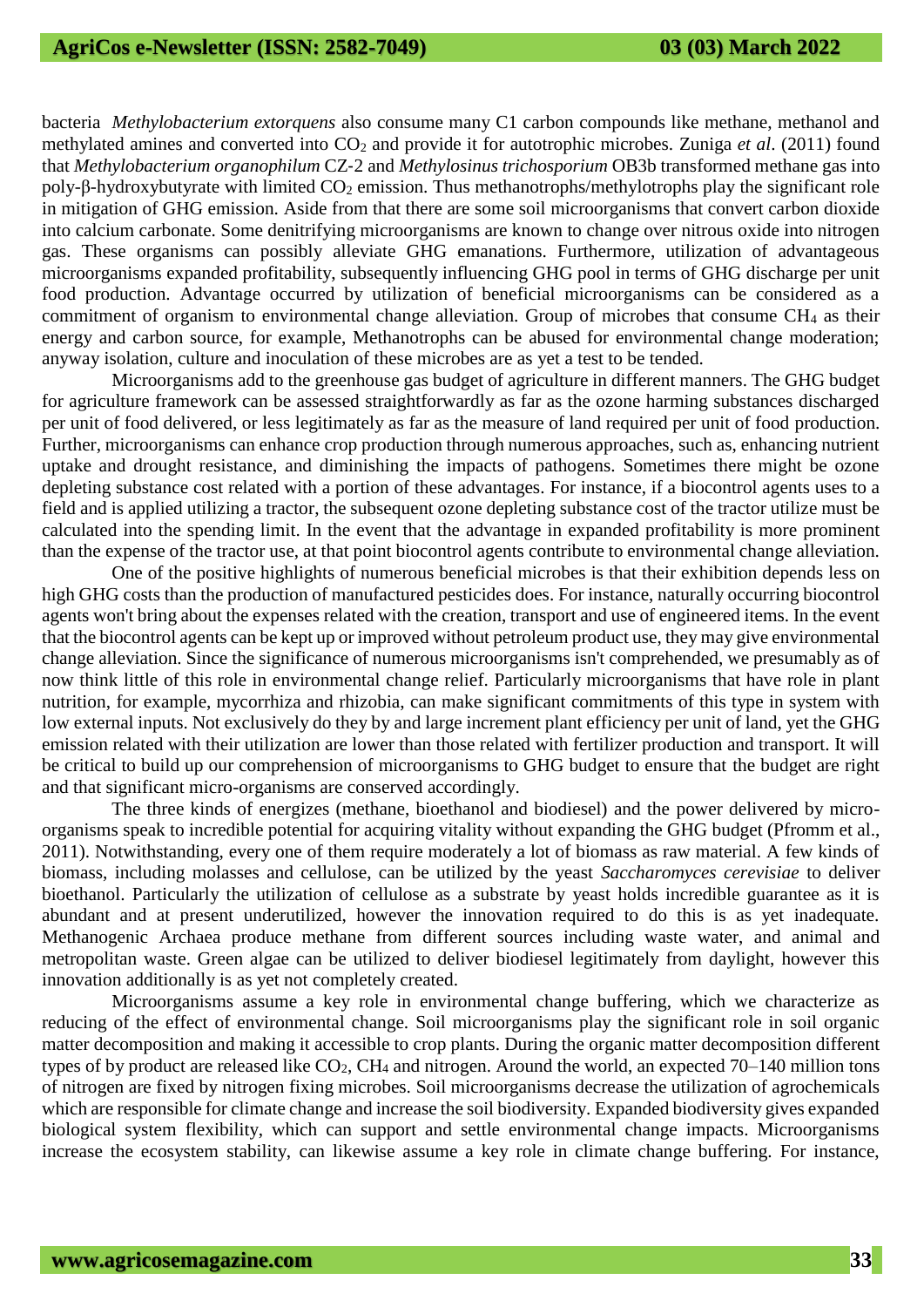biocontrol agents can settle population levels of plants and herbivores, making them stronger to environmental change.

#### **Soil carbon storage**

Microorganisms can have a crucial role in alleviating climate change. For instance, agriculture itself bring about environmental change, indirect way using petroleum products and land use, and directly through GHGs emergence from farming practices. Green house gas outflows are particularly identified with methane discharges from ruminant domesticated animals and rice field, yet in addition to nitrous oxide discharges from fertilizers application, which represents 80 percent of overall nitrous oxide emanations. Expanded land use for agriculture brings about  $CO_2$  emissions connected to deforestation and because of the expanded utilization of soil. It additionally prompts enhanced  $CO<sub>2</sub>$  concentration in the atmosphere because of decreased carbon re-take-up, and increased green house gas discharge.

The carbon sink limit of the soil, which is interceded by microorganisms, has significant ramifications for climatic change. As soil is such a huge store of global carbon, one of the significant role of microbes in environmental change lies in their sequestration of carbon in SOM and their role in discharging carbon as  $CO<sub>2</sub>$ from the degradation of SOM. Environmental change modifies soil carbon stockpiling through organic matter decomposition or mineralization, altering the aggregation and accumulation of soil organic matter, and affecting soil erosion and respiration.

Soil microorganisms are imperative in the carbon cycle, assuming a crucial role in the sequestration of carbon in soil organic matter (SOM) and furthermore the arrival of carbon as carbon dioxide  $(CO<sub>2</sub>)$  from the degradation of SOM. Soil is the second largest reservoir of carbon followed by atmosphere which is more dynamic. CO<sup>2</sup> emitted from soil organic matter degradation by microorganisms is one of the significant GHG. Besides CO<sub>2</sub>, soil microbes can also control motions of different GHGs, for example, methane (CH4), which is delivered during the carbon cycle, and nitrous oxide  $(N_2O)$ , which is produced as a major aspect of nitrogen cycle. These methane and nitrous oxide are more potential than  $CO<sub>2</sub>$  for global warming. Accumulation of carbon in soil is a major approach for climate change alleviation. Soil microorganisms assume a vital role in the carbon stabilization process by changing dead organic matter into simple carbon molecules that are bound to be ensured and sequestered. At each point on this decay pathway, various kinds of carbon of contrasting size and synthetic intricacy are created that can be incorporated with sediment and soil particles or fused into soil aggregates.

Fungi assume a moreover significant role in soil carbon stabilization or sequestration by amplifying the amount of carbon assigned to the soil and delivering exacerbates that improve soil aggregates stability. Arbuscular Mychorrizal Fungi (AMF) show symbiotic relationship with plant roots, giving plants soil supplements while plants give AMF basic sugars (Govindarajulu et al., 2005). As plants feed AMF, their biomass enhances adequately expanding the amount of carbon in soil. Besides, AMF also produce an sticky protein called glomalin that hold soil particles together, helping to conserve soil carbon. Wilson et al. (2009) reported that AMF positively correlated with soil aggregation and carbon sequestration. Besides soil fungi, soil bacteria also assume a significant role in organic matter decomposition.

Nitrifying microorganisms convert complex nitrogen mixes from dead organic matter into simple forms that are easily accessible for plants, while Actinomycetes are liable for the disintegration of more complex organic substrate (lignin, cellulose or hydrocarbon). These degradation processes are fundamental for microbial biomass creation and carbon sequestration into stable structures in soil. Overseeing soils for soil microorganisms by giving adequate and different plant inputs and by decreasing tillage can improve the carbon sequestration (Six et al., 2006).

# **CONCLUSION**

Environmental change marvel, for example, increment of mean temperature, changing pattern of rainfall and expanding recurrence of outrageous climatic occasions like cyclone, dry spell and flood will affect agriculture. It is most important to reorient and change agriculture to make it stronger to environmental change. Appropriate management and utilization of microbial formulation such as, biofertilizer, biopesticides and plant growth promoting rhizobacteria can contribute to both climate change adjustment and relief. Environmental